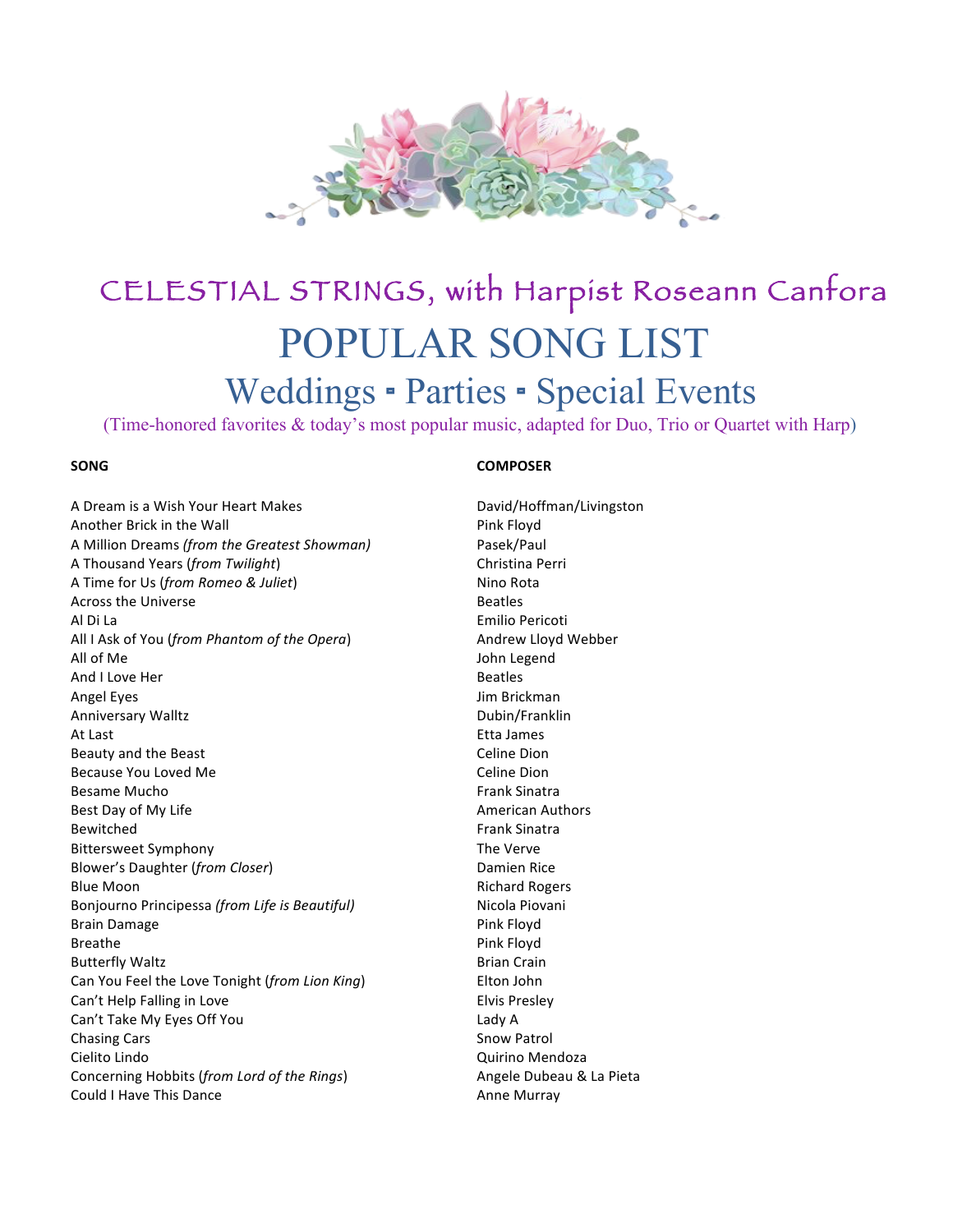Daughters **Daughters Daughters** Danger Zone **National Contract Contract Contract Contract Contract Contract Contract Contract Contract Contract Contract Contract Contract Contract Contract Contract Contract Contract Contract Contract Contract Contract Co** Despacito **Luis** Fonsi Edelweiss **Richard Rogers** Richard Rogers Eleanor Rigby **Eleanor** Rigby **Contract Contract Contract Contract Contract Contract Contract Contract Contract Contract Contract Contract Contract Contract Contract Contract Contract Contract Contract Contract Contract Co** Embraceable You **Rod** Stewart Endless Love **Endless Love Lionel Richie** Everything **Michael Buble** Everything I Do (*from Robinhood*) and a server of Bryan Adams Feather Theme (from Forrest Gump) and a silvestri Fields of Gold Sting Sting Sting Sting Sting Sting Sting Sting **Fireflies Owl City** Flightless Bird (*from Twilight*) **If the Contract Contract Contract Contract Contract Contract Contract Contract Contract Contract Contract Contract Contract Contract Contract Contract Contract Contract Contract Contract** Fly Me To The Moon **Figure 1** and Table 1 and Table 1 and Table 1 and Table 1 and Table 1 and Table 1 and Table 1 and Table 1 and Table 1 and Table 1 and Table 1 and Table 1 and Table 1 and Table 1 and Table 1 and Table 1 Forever in Love **Kenny** G Feather Theme (*from Forrest Gump*) Alan Silvestri Free Zac Brown From This Moment On **Shania** Twain Game of Thrones **All and The Contract Contract Contract Contract Contract Contract Contract Contract Contract Contract Contract Contract Contract Contract Contract Contract Contract Contract Contract Contract Contract Cont** Going to California **Let alignment** Communication and Communication and Let alignment Communication and Let alignment Communication and Let  $\Gamma$ Golden Slumbers **College College College College College College College College College College College College** Grow Old With Me **Mary Chapin** Carpenter Happy Birthday/Anniversary **M.** Hill Harry in Winter *(from Harry Potter)* Patrick Doyle Hallelujah **Jeff Buckley/Leonard Cohen** Hava Nagila **Matter and Solution Community** Contract and Song Jewish Folk Song Here Comes the Sun and the Comes the Sun contract of the Comes of Lennon/McCartney Hey You **Pink Floyd** H.O.L.Y. **Florida Georgia** Line Home Michael Buble Homecoming **Hagood Hardy** How Do You Keep the Music Playing (from Best Friends) Tony Bennett **I** Choose You **Sarah** Bareilles I Don't Want to Miss a Thing and the Controller of the Aerosmith I Get to Love You **Ruelle I'm Yours** and the contract of the contract of the contract of the contract of the contract of the contract of the contract of the contract of the contract of the contract of the contract of the contract of the contract o I Only Have Eyes for You **I CONDUGE CAST CONDUCT** The Flamingos/Glee Cast I'll Follow the Sun contract the Sun contract of the Sun contract Lennon/McCartney I Want to Hold Your Hand Lennon/McCartney I Won't Give Up **Jason Mraz** Imagine **Imagine** and *I* and *I* and *I* and *I* and *I* and *I* and *I* and *I* and *I* and *I* and *I* and *I* and *I* and *I* and *I* and *I* and *I* and *I* and *I* and *I* and *I* and *I* and *I* and *I* and *I* and In My Life **Lennon** Controller Controller Controller Controller Controller Controller Controller Controller Controller Controller Controller Controller Controller Controller Controller Controller Controller Controller Cont It's Impossible (*Somos novios*) and the Company of Andrea Bocelli & Christina Aquilera I've Dreamed of You (aka Heartstrings) Sarbra Streisand I've Grown Accustomed to Her Face (from My Fair Lady) Steve Lawrence Just the Way You Are **Bruno** Mars Let It Be Me (Je T'Appartiens) and the control of the Everly Brothers of the Unit of the Control of the Everly Brothers Love Me Tender **Elvis** Presley Love Story **Taylor** Swift Make You Feel My Love **Adele** Adele Adele Magic Works (from Harry Potter) **Patrick** Doyle Marry Me Marry You **Bruno** Mars Memory (from Cats) and Cats and Cats and Cats and Cats and Cats and Cats and Cats and Cats and Cats and Cats and Cats and Cats and Cats and Cats and Cats and Cats and Cats and Cats and Cats and Cats and Cats and Cats and C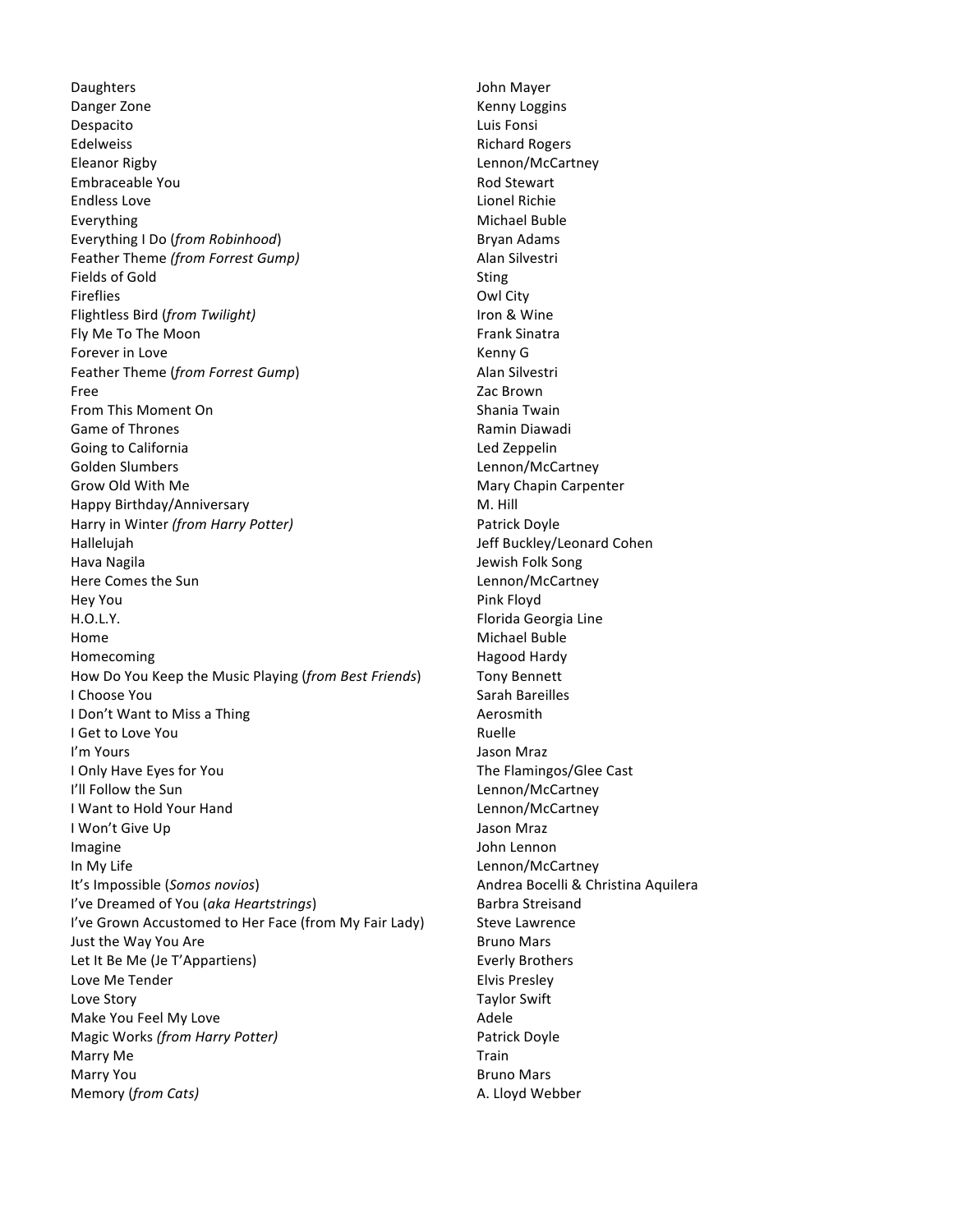Mona Lisa **Matter and Cole According to the Cole According Cole According to According the Cole** Moon River **Music Contract Contract Contract Contract Contract Contract Contract Contract Contract Contract Contract Contract Contract Contract Contract Contract Contract Contract Contract Contract Contract Contract Contra** Moonlight Becomes You **South Accomes** You and Mathis Johnny Mathis More **Andy Williams Andy Williams** Music of Goodbye (*from Out of Africa*) John Barry My Heart Will Go On (*from Titanic*) Celine Dion The Nearness of You (*from Romance in the Dark*) Mel Torme Need You Now (from Glee) example a set of the Lady Antebellum Neville's Waltz (from Harry Potter) Meville's Waltz (From Harry Potter) **100 Years Five for Fighting Five for Fighting** Once Upon a Time/Storybook Love (*from Princess Bride*) Mark Knopfler One Hundred (100) Years **Fixed Strutter Coney Five for Fighting** Cone Hundred (100) Years One Hand, One Heart (*from West Side Story*) Jim Bryant Only Time **Enya** Only You (And You Alone) **The Platters** Perfect **Ed Sheeran** Photograph **Ed Sheeran** Poker Face Lady Gaga (The) Prayer **Andre Boccelli/Celine** Dion Prime Minister's Theme (from Love Actually)``` Craig Armstrong Remember When it Rained **Construction** Josh Groban Rhythm of Love **Plain White T's** Right Here Waiting **Right Here** Waiting **Right** Assessment Richard Marx River **No. 2008 River** Joni Mitchell River Flows in You **No. 2018** 2019 12:30 Nine Struma Secrets **One Republic** Shallow (from A Star is Born) Shallow (from A Star is Born) She's a Rainbow **Mick Jagger/Keith Richards** Mick Jagger/Keith Richards Some Enchanted Evening The Communication of Rodgers & Hammerstein Somewhere in Time **Somewhere** in Time Somewhere Out There (*from An American Tail*) J. Horner Somewhere Over the Rainbow (*from Wizard of Oz*) Judy Garland Somewhere Over the Rainbow (*Glee version*) Glee Cast Smile Nat King Cole So This is Love (*from Cinderella*) So This is Love (*from Cinderella*) and the Moods, Mike Douglas Sounds of Silence Sounds of Simon & Garfunkle Spanish Eyes **All Martino** Stand By Me Strangers in the Night **Frank** Sinatra Summertime Summertime Sunrise, Sunset **Sunrise, Sunset** Take My Breath Away (*from Top Gun*) **Berlin** Tell Your Heart to Beat Again Danny Gokey Thank You for Loving Me Bon Jovi The Luckiest **Ben** Folds The Music of Goodbye (*from Out of Africa*) John Barry Then Brad Paisley and Paisley and Paisley and Paisley and Paisley and Paisley and Paisley and Paisley and Paisley There You'll Be **Faith** Hill and the Faith Hill and the Faith Hill and the Faith Hill and the Faith Hill and the Faith Hill and the Faith Hill and the Faith Hill and the Faith Hill and the Faith Hill and the Faith Hill and The Story of My Life Neil Diamond Thinking Out Loud **Ed Sheeran** This I Swear Nick Lachey This Little Light of Mine **Harry Dixon** Loes This Magic Moment **The Drifters** This Town **Niall Horan**